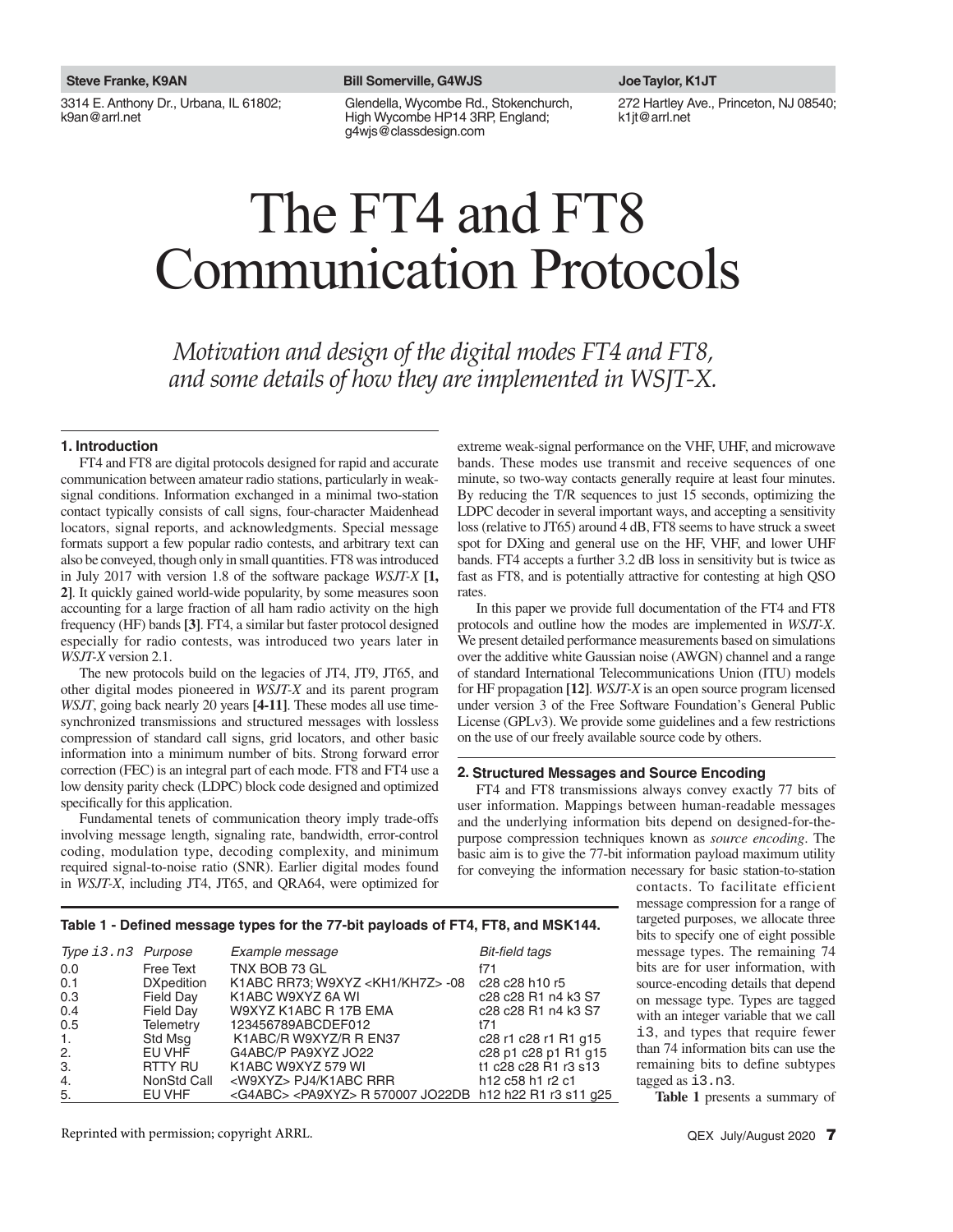all currently defined message types. Each type has a defined humanreadable format that is mapped into a sequence of fixed-length bit fields, each conveying specific information relevant to the type. Successive columns of **Table 1** show for each message type the number i3 or i3.n3, the basic purpose, an example message, and a sequence of one or more bit-field tags. Numbers in the tag names indicate the number of bits in that field, and the total number of bits, including n3 (if used) and i3, is always 77.

**Table 2** identifies the type of human-readable information conveyed by each distinct bit-field tag. The tags include ones to encode call signs, Maidenhead locators, signal reports, acknowledgments, various logical flags, and permissible exchanges for a few special operating activities such as VHF contests, ARRL RTTY Roundup, and ARRL Field Day.

Standard amateur call signs can be conveyed in 28 bits, but compound calls such as PJ4/K1ABC and special-event calls like YW18FIFA may require more than twice that number. To accommodate such special calls, message type 4 allows use of one arbitrary call sign with up to 11 alphanumeric characters. The other call sign in such messages is sent as a *hash code* of just 12 bits. Such a mapping from call sign to hash code is uniquely defined, but obviously the inverse mapping cannot be unique. When the *WSJT-X* receiving software finds a message containing a hash code it displays the most recently decoded call sign mapping to that code (or perhaps "mycall", if it maps to that code), enclosed in angle brackets: for example <PJ4/K1ABC>. If no call sign is available for the received hash, the missing information is displayed to the user as <...>. Different message types may use different hash code lengths. For example, message type 0.1 always sends the transmitting station's call sign as a 10-bit hash code, and message type 1 conveys any call enclosed in angle brackets as a 22-bit hash code. Hash code "collisions" are possible, of course, but in practice we find they are rare. Further low-level details of these and other source encoding algorithms, including ranges of permitted values, can be found in Appendix A.

# Table 2 - Assigned purposes for the bit fields listed in **Table 1. Numbers in the tags indicate the number of bits**  in that field.

| Information conveyed                               |
|----------------------------------------------------|
| First callsign is CQ; h12 is ignored               |
| Standard callsign, CQ, DE, QRZ, or 22-bit hash     |
| Nonstandard callsign, up to 11 characters          |
| Free text, up to 13 characters                     |
| 4-character grid, Report, RRR, RR73, 73, or blank  |
| 6-character grid                                   |
| Hashed callsign is the second callsign             |
| Hashed callsign, 10 bits                           |
| Hashed callsign, 12 bits                           |
| Hashed callsign, 22 bits                           |
| Field Day Class: A, B,  F                          |
| Number of transmitters: 1-16, 17-32                |
| Callsign suffix /P                                 |
| Callsign suffix /R                                 |
| RRR, RR73, 73, or blank                            |
| Report: 2-9, displayed as $529 - 599$ or $52 - 59$ |
| R.                                                 |
| Report: -30 to +32, even numbers only              |
| Serial number (0-2047)                             |
| Serial Number (0-7999) or State/Province           |
| <b>ARRL/RAC Section</b>                            |
| TU:                                                |
| Telemetry data, up to 18 hexadecimal digits        |
|                                                    |

# **3. Error Detection and Error Correction**

A 14-bit cyclic redundancy check (CRC) is appended to each 77-bit information packet to create a 91-bit message-plus-CRC word. The CRC is calculated on the source-encoded message, zero-extended from 77 to 82 bits. The CRC algorithm uses the polynomial 0x6757 (hexadecimal) and an initial value of zero (see **[13, 14]** for further details). Another 83 bits are appended for forward error correction, creating a 174-bit codeword.

Forward error correction is accomplished using a (174, 91) LDPC code designed specifically for FT8 and FT4. The code is defined by two matrices: a *generator matrix* used to compute the 83 parity bits appended to each 91-bit message-plus-CRC word, and a *parity matrix* that can be used to determine if a given 174-bit sequence is a valid codeword. All values in both matrices are either 0 or 1, and their related operations use modulo 2 binary arithmetic. The generator matrix has 83 rows and 91 columns. It is defined in a file generator.dat and included along with a number of other useful files in reference  $[14]$ . Nonzero values in row *i* of the matrix specify which of the 91 message-plus-CRC bits must be summed, modulo 2, to produce the *i*<sup>th</sup> parity-check bit. Similarly, a file parity.dat  $[14]$  defines the sparse  $83 \times 174$  parity-check matrix. The locations of the 1s in each row of this matrix specify which bits of a 174-bit codeword must sum (modulo 2) to zero. The 174-bit word is a valid codeword only if all 83 sums are zero.

# **4. Channel Symbols and Modulation**

FT8 messages are transmitted using 8-tone continuous-phase frequency shift keying (CPFSK). Each transmitted tone or *channel symbol* conveys three bits. The sequence of 174 codeword bits is mapped onto a sequence of  $174/3 = 58$  channel symbols  $a_n$ , with *n* running from 0 to 57. The value of each symbol corresponds to a tone index in the range 0 to 7. Groups of three consecutive message bits are mapped to channel symbols using a Gray code defined by columns 1 and 2 of **Table 3**. This mapping ensures that bit triads associated with adjacent tones differ in only one bit position, thereby improving decoding performance on channels where Doppler spread is comparable to the tone separation.

FT4 is similar but uses 4-tone CPFSK, so each channel symbol conveys only two message bits. The sequence of 174 codeword bits is mapped onto a sequence of  $174/2 = 87$  channel symbols  $a_n$ ,  $n = 0$ , 1, 2, ..., 86, with each symbol value an integer tone index in the range  $0 - 3$ . Pairs of successive message bits are mapped to channel symbols according to the Gray code defined by columns 1 and 3 of **Table 3**.

Tone patterns known as *Costas arrays* are embedded in FT8 and FT4 waveforms to allow the receiving software to synchronize properly with received signals in both time and frequency. For FT8 we use the seven-tone sequence 3, 1, 4, 0, 6, 5, 2 inserted at the beginning, middle, and end of the transmitted waveform. If

# **Table 3 - Bi-directional Gray mapping between message bits and channel symbols.**

| <b>Channel Symbol</b> | FT8 Bits | FT4 Bits |  |
|-----------------------|----------|----------|--|
| Ω                     | 000      | 00       |  |
|                       | 001      | 01       |  |
| 2                     | 011      | 11       |  |
| 3                     | 010      | 10       |  |
| 4                     | 110      |          |  |
| 5                     | 100      |          |  |
| 6                     | 101      |          |  |
|                       | 111      |          |  |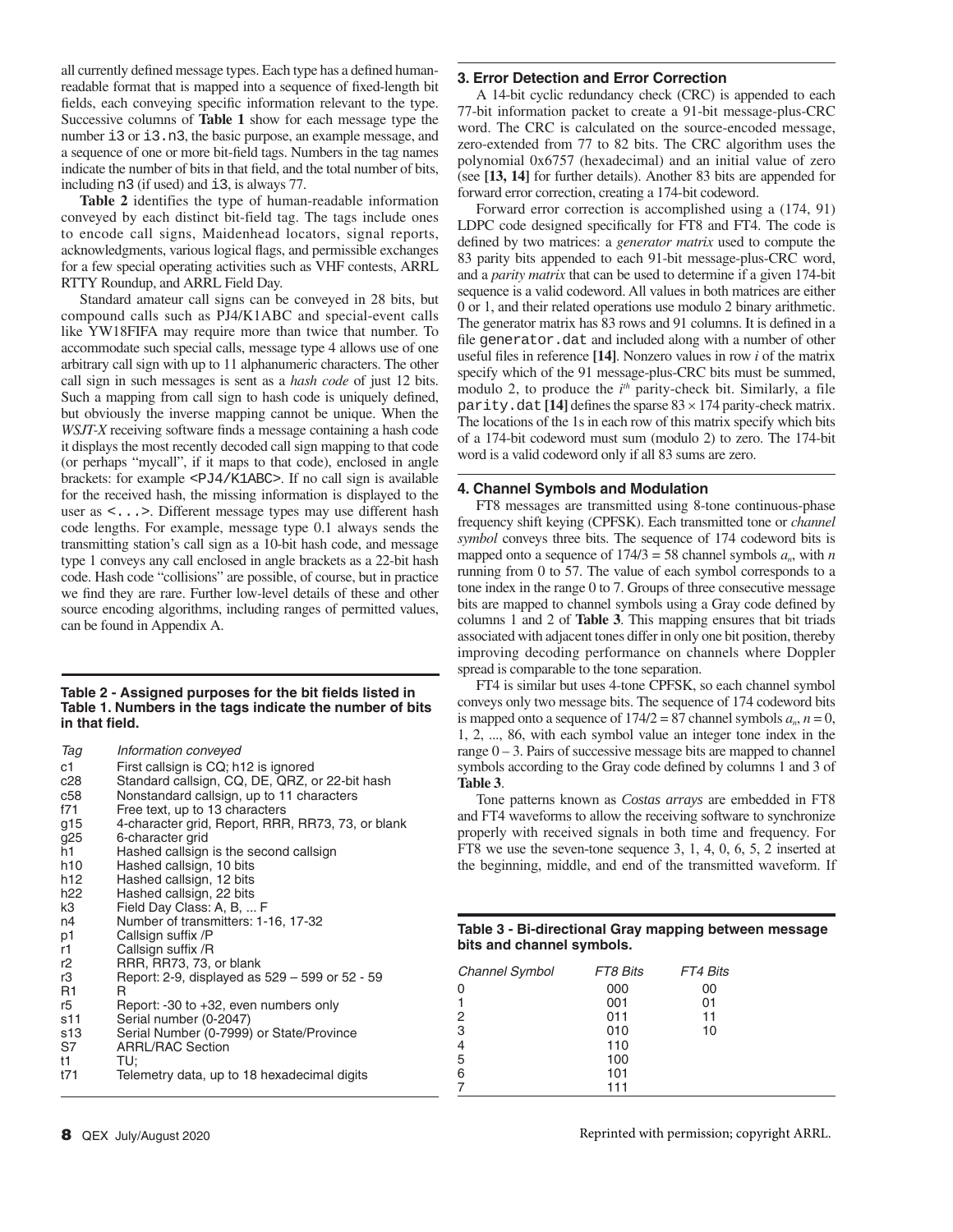the sync sequence is denoted  $S$  and the first and second halves of the information symbols by  $M_A = \{a_0, a_1, ..., a_{28}\}\,$ , and  $M_B = \{a_{29}, a_{30}, \dots, a_{57}\}\,$ , the complete set of 79 transmitted symbols can be written as the sequence  $b_n = \{S, M_A, S, M_B, S\}.$ 

Synchronization in FT4 uses four different Costas arrays, defined as follows:

 $S_1 = \{0,1,3,2\},\,$  $S_2 = \{1, 0, 2, 3\},\$  $S_3 = \{2,3,1,0\},\$  $S_4 = \{3, 2, 0, 1\}.$ 

FT4 transmissions contain 87 information-carrying symbols. We divide these into three groups of 29:

 $M_A = \{a_0, a_1, ..., a_{28}\},\,$  $M_{B} = \left\{ a_{29}, a_{30},..., a_{57} \right\},\,$  $\overline{M}_c = \left\{ a_{58}, a_{59}, ..., a_{86} \right\}.$ 

To minimize keying transients we add a special ramp symbol *R* with tone index 0 that establishes slow transitions from zero amplitude at the start and to zero at the end of each waveform. A complete set of 105 channel symbols is then assembled as the sequence of values

$$
b_n = \{R, S_1, M_A, S_2, M_B, S_3, M_C, S_4, R\}.
$$

## **5. Generated Waveforms**

Both protocols use continuous-phase frequency shift keying, which implies generated waveforms of the form

$$
s(t) = A\cos(2\pi f_c t + \phi(t)).
$$

Here *A* is signal amplitude,  $f_c$  is carrier frequency, *t* is time, and  $\phi(t)$  is phase. The phase term can be written as the integral of instantaneous frequency deviation,  $f_d(t)$ ,

$$
\phi(t) = 2\pi \int_0^t f_d(\tau) d\tau, \quad t \ge 0.
$$

This scheme guarantees that  $\phi(t)$  is continuous, even across discontinuous steps in  $f_d$ . Signal amplitude *A* is constant, except for enforced rise and fall times at the start and end of a transmission. This constant-amplitude or *constant envelope* feature ensures that nonlinear amplification of the signal will not generate intermodulation products.

Frequency deviation  $f_d(t)$  is evaluated as the weighted sum of a sequence of pulses,  $p(t)$ :

$$
f_a(t) = h \sum b_n p(t - nT). \tag{1}
$$

Here *h* is called the modulation index, weights  $b_n$  are the channel symbol values,  $p(t)$  is the frequency deviation pulse shape, and *T* the signaling interval. (Note that *T* is the inverse of the keying

rate, usually measured in bauds.) The frequency deviation pulse is normalized to have unit area,

$$
\int_{-\infty}^{\infty} p(t)dt = 1,
$$
\n(2)

so the pulse weighted by symbol  $b_n$  causes the carrier phase to advance by  $2\pi h b_n$  radians over the duration of the pulse. For *WSJT-X* modes other than FT4 and FT8, *p*(*t*) is a rectangular pulse with duration *T* and peak amplitude 1/*T*. For these modes the instantaneous frequency deviation of the  $n^{th}$  pulse is  $hb_n/T$ .

The pulse amplitudes,  $b_n$ , are integers in the range  $0 - 7$  for FT8 and  $0 - 3$  for FT4. With this convention the carrier frequency  $f_c$  is the lowest tone frequency, i.e., the frequency transmitted during an interval with  $b_n = 0$ . The occupied bandwidth and spectral shape of the CPFSK signal depend on the modulation index, *h*, the signaling interval *T*, and the shape of the frequency deviation pulse  $p(t)$ . These parameters are summarized in **Table 4**, where for comparison we include, in addition to FT4 and FT8, several other modes supported in *WSJT-X*. The modes JT4, JT9, JT65, and MSK144 use rectangular frequency-deviation pulses, so their frequency deviations  $f_d$  have discontinuous jumps when  $b_n$  changes from one signaling interval to the next. Such jumps create relatively large spectral sidelobes in the CPFSK signal. In FT4 and FT8 the sidelobes are minimized by smoothing the frequency deviation function  $f_d(t)$  with a Gaussian filter. Waveforms generated in this way are called Gaussian Frequency Shift Keyed (GFSK) signals.

Smoothing the frequency deviation waveform directly would require a numerical convolution every time a new message is generated. It is computationally more efficient to apply the Gaussian smoothing filter to an isolated rectangular pulse, which needs to be done only once. The Gaussian-smoothed pulses can then be superposed according to Equation (1) to obtain the GFSK frequency deviation waveform. Such waveforms are equivalent to those obtained by first generating the FSK waveform with rectangular pulses and then convolving it with a Gaussian smoothing function.

The GFSK Gaussian-smoothed pulse satisfying the normalization condition (2) can be written in terms of the error function,  $erf(x)$ , as

$$
p(t) = \frac{1}{2T} \left[ erf \left(kBT\left(\frac{t}{T} + 0.5\right)\right) - erf \left(kBT\left(\frac{t}{T} - 0.5\right)\right) \right].
$$
 (3)

Here the constant  $k = \pi \sqrt{2 / \ln 2} = 5.336...$ , and *B* is the smoothing filter's -3 dB bandwidth. The error function  $erf(x)$  is defined as

$$
\mathrm{erf}\left(x\right) = \frac{2}{\sqrt{\pi}}\int_{0}^{x} e^{-t^2} dt.
$$

A Gaussian smoothing filter has a low-pass frequency response with Gaussian shape. For FT8 we set the -3 dB bandwidth to  $B = 2T<sup>1</sup>$ , or  $BT = 2$ . FT4 uses a more heavily smoothed pulse with

# **Table 4 - Parameters of the CPFSK signals used for six modes in** *WSJT-X***. Pulse amplitudes assume integer**  values over the specified ranges.

| Mode            | T(s)   | Modulation index, h | Pulse shape, p(t)       | Pulse amplitude, $b_n$ |
|-----------------|--------|---------------------|-------------------------|------------------------|
| FT4             | 0.048  |                     | Gaussian-smoothed, BT=1 | $0 - 3$                |
| FT <sub>8</sub> | 0.160  |                     | Gaussian-smoothed, BT=2 | $0 - 7$                |
| JT4             | 0.2286 |                     | Rectangular             | $0 - 3$                |
| JT9             | 0.5760 |                     | Rectangular             | $0 - 8$                |
| JT65            | 0.3715 |                     | Rectangular             | $0.2 - 65$             |
| <b>MSK144</b>   | 0.0005 | 0.5                 | Rectangular             | $0 - 1$                |

Reprinted with permission; copyright ARRL.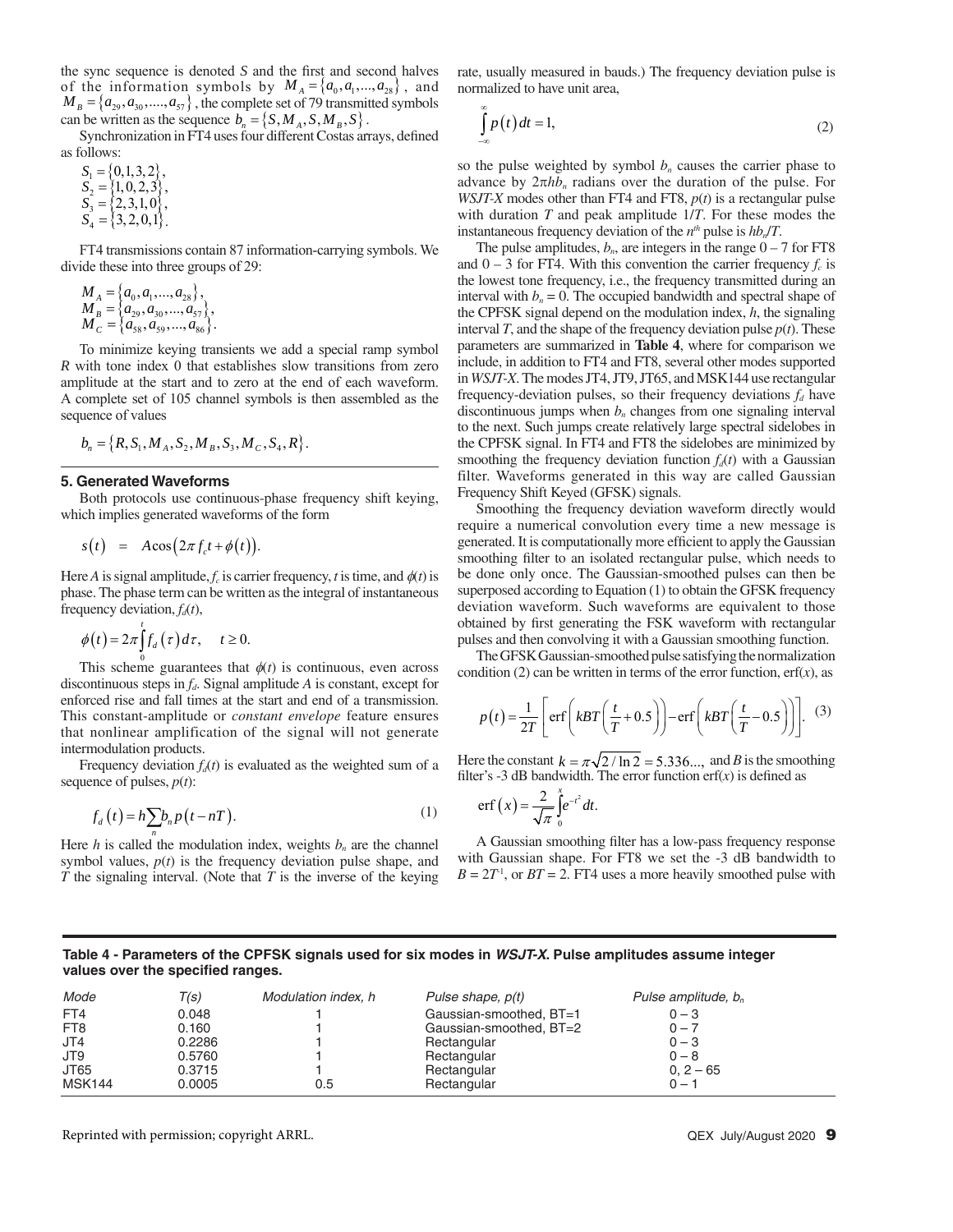$BT = 1$ . In the limit of very large filter bandwidth,  $BT \Box$  1, the pulse shape  $p(t)$  defined by Equation (3) becomes rectangular and equivalent to the pulse used to generate standard FSK as in the older *WSJT* modes. The frequency deviation pulses actually used in *WSJT-X* are plotted for comparison in **Figure 1**.

Duration of the smoothed FT4 and FT8 pulses is greater than the signaling interval *T*, so successive pulses overlap. This intersymbol interference (ISI) is introduced deliberately for the purpose of shaping the emitted spectrum to reduce sidelobe levels. For the values of *BT* used in FT4 and FT8, significant ISI is present only between immediately adjacent pulses. Thus, when summing pulses to produce  $f_d(t)$  using Equation (1), at time *t* it is only necessary to include contributions from the pulse whose center is closest to *t* and those immediately before and after it.

**Figure 2** shows a portion of an FT4 frequency deviation waveform  $f_d(t)$ . It's easy to see that corners of the waveform at symbol boundaries have been rounded. As an example to illustrate the reduction in spectral sidelobes eff ected by using GFSK, **Figure 3** shows the spectrum of an FT4 signal and one generated using standard FSK with no smoothing. The difference in sidelobe levels is striking. The



**Figure 1 — Gaussian-smoothed frequency deviation pulses. The pulses labeled BT=1 and BT=2 are used to generate the FT4 and FT8 frequency-deviation waveforms, respectively. The case BT=99 is essentially the same as the unfiltered rectangular pulse that is used to generate standard, unsmoothed FSK in JT65, JT9, and other modes in** *WSJT-X***.**



**Figure 2 — A segment of an FT4 frequency deviation waveform generated using the Gaussian-smoothed frequency deviation pulse with BT=1.0.**

compact spectra of FT4 and FT8 signals make it possible for dozens of them to occupy a spectral slice of a few kHz, with little or no intersignal interference.

FT4 and FT8 waveforms have constant amplitude except at the very beginning and end of a transmission. FT8 signals are ramped up gradually over a transition interval *T/*8, or 20 ms, at the beginning of the first sync symbol. The ramp function is a raised cosine,

$$
A(t) = 0.5[1 - \cos(8\pi t/T)], \qquad 0 \le t \le T/8.
$$

**Figure 4** illustrates the FT8 ramp function and the leading part of an FT8 waveform. The same taper is used in reverse to gradually ramp down the signal at the end of the transmission. FT4 waveforms are similarly soft-keyed, this time using raised-cosine tapers applied over the full 48 ms duration of the special ramping symbols *R*, described earlier.

# **6. Symbol Detection and Decoding**

Sections 2 through 5, Appendix A, and resources in reference **[14]** define the source encoding, error-correction coding, and modulation scheme associated with the FT4 and FT8 protocols. Any proper implementation of these protocols should strictly adhere to these definitions. In this section we turn to a discussion of some implementation-specific methods used in *WSJT-X* for detecting



**Figure 3 — Average spectrum of an FT4 signal (GFSK, BT=1.0: dotted line) and the spectrum of an otherwise equivalent standard FSK waveform (solid line).**



**Figure 4 — The beginning of an FT8 waveform showing gradual**  rise of the signal envelope over the first 20 ms. FT4 uses a similar **raised-cosine ramp expanded to 48 ms duration. Time-reversed ramp-down functions are used at the ends of transmissions.**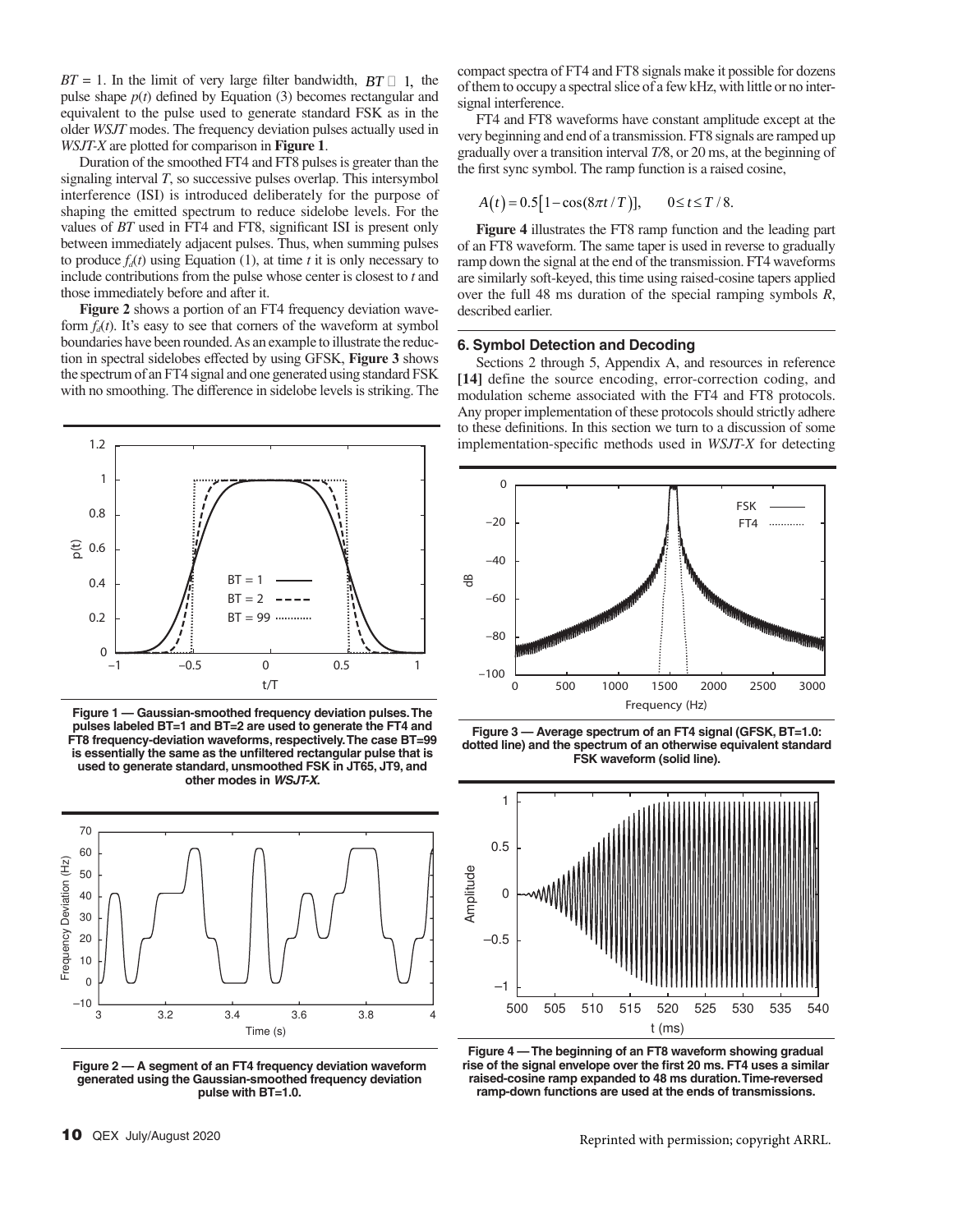and decoding FT4 and FT8 signals. Other approaches are certainly possible, and might be used by other software developers.

*WSJT-X* uses advanced detection and decoding techniques to decode the weakest possible signals. *Noncoherent block detection* over sequences of two or more channel symbols improves sensitivity over single-symbol detection when the received signal maintains phase coherence over multiple symbols **[15]**. Single-symbol detection provides robust detection on rapidly fading channels, while longer block lengths provide better sensitivity in slow fading conditions. We use block lengths of  $N = 1, 2$ , and 3 symbols for FT8, and *N* = 1, 2, and 4 for FT4.

Block detection is carried out by correlating received waveform segments spanning *N* symbols with locally generated waveforms corresponding to each of *M N* possible symbol sequences. Here *M* is the number of different modulation waveforms (tones) used for each mode,  $M = 8$  for FT8 and  $M = 4$  for FT4. For this technique to provide sensitivity gains the received signal must be phase-stable over the block length. Such detection is said to be *noncoherent*, however, because phase continuity between sequences is not assumed. Only the magnitude of the complex-valued correlation is used, and detection is independent of phase differences between the received signal and locally generated waveforms. Output from the block detector is a set of  $M<sup>N</sup>$  positive real correlation values. These are used to derive soft decisions for each of the  $N \log_2 M$  bits conveyed by the *N*- symbol sequence.

Conversion of the waveform correlations to soft decisions is accomplished using a *soft demapper*. The soft metric  $L_j$  for  $x_j$ , the  $j<sup>th</sup>$ bit associated with a particular symbol sequence, can be written as

$$
L_j = K \bigg( \max_{i: x_j=1} |C_i| - \max_{i: x_j=0} |C_i| \bigg),
$$

where  $\max_{i:x_j=1} |C_i|$  is the largest correlation magnitude from the set

of *MN*/2 correlations between the received waveform and ideal waveforms associated with bit sequences having  $x_j = 1$ . Likewise, the second term is the largest magnitude from the other half of the set of correlations, associated with  $x_j = 0$ . The normalization constant, *K*, is adjusted empirically to optimize performance over a range of SNRs and channel conditions. For example, consider block detection of sequences of  $N = 3$  successive FT8 symbols. Since each symbol could have any one of  $M = 8$  values, there are  $8^3 = 512$  possible three-symbol waveforms to be correlated with each three-symbol block of the received waveform. The resulting 512 correlation values determine soft decisions for the 9 bits conveyed by the sequence. In practice, *WSJT-X* calculates the 8 correlations required for singlesymbol  $(N = 1)$  detection first, using a fast Fourier transform. The single-symbol complex results are then combined to produce the 64 correlations required for  $N = 2$  and the 512 correlations required for  $N = 3$  block detection, thereby avoiding needless redundant calculations.

A set of 174 soft decisions is obtained for each block size. These are submitted to the decoder, starting with the set for  $N = 1$ . If the decoder returns a codeword whose 77-bit message produces a 14-bit CRC that matches the decoded CRC, the algorithm terminates and the decoded message is unpacked and displayed to the user.

Our decoder uses a hybrid approach that combines the fast, iterative, *belief propagation* (BP) algorithm **[16]** with the more sensitive but computationally expensive *ordered statistics decoding*  (OSD) algorithm [16]. In practice we find that most received signals are decoded with just a few iterations of the BP algorithm. When BP fails to find a valid codeword after a reasonable number of iterations, the soft decisions are submitted to the OSD algorithm. The OSD algorithm can provide several dB of additional sensitivity under certain conditions. Our implementation of the OSD algorithm incorporates the preprocessing rules from reference **[17]**. We found that these shortcuts significantly improve the computational efficiency of the OSD approach.

Our decoders can optionally make use of so-called *a priori* (AP) information as it accumulates during a QSO. For example, when you answer a CQ you already know your own call sign, that of your potential QSO partner, and the type of message you expect to receive if your reply is successful. Your decoding software therefore "knows" what might be expected for at least 62 message bits (29 for each of two call signs and  $/R$  flags, 1 for the R indicator, 3 for message type) in the next received message. With these bits hypothesized as a conjecture, the decoder's task can be reduced to determining the remaining 15 bits of the message and ensuring that the resulting solution is reliable. The use of AP information can increase sensitivity by several dB at the cost of a somewhat higher rate of false decodes.

**Table 5** shows measured decoding thresholds for FT4 and FT8 derived from simulations, providing insight into the sensitivity gains offered by block detection and OSD. Here and elsewhere in this paper, quoted sensitivity thresholds are the signal-to-noise ratios in 2500 Hz bandwidth at which decoding probability is 0.5. Numbers in the first table row for each mode represent a baseline case with single-symbol  $N = 1$  detection and BP decoding. The next two rows add block detection and block detection with hybrid (BP and OSD) decoding. Column 2 gives results for the non-fading additive white Gaussian noise (AWGN) channel, while columns 3 and 4 are for channels with frequency spreads of 1 Hz and 10 Hz, respectively. See Section 8 for more information about the channel models. One can see that on the AWGN channel block detection improves sensitivity by 1.6 dB and 0.7 dB for FT4 and FT8, respectively. Addition of hybrid decoding provides another 0.6 dB and 0.5 dB. Overall, block detection and the hybrid decoder offer 2.2 and 1.2 dB of sensitivity improvement over the baseline case for FT4 and FT8, respectively. On the mid-latitude disturbed channel, block detection improves sensitivity by 1.3 dB and 0.5 dB, and overall improvements are 2.5

| Table 5 - Decoding thresholds for three different channels and three decoding schemes. |  |  |  |  |
|----------------------------------------------------------------------------------------|--|--|--|--|
|                                                                                        |  |  |  |  |

| Decoding Algorithm                                   | AWGN (dB)                     | Mid-latitude Disturbed (dB)   | High-Latitude Moderate (dB)   |  |
|------------------------------------------------------|-------------------------------|-------------------------------|-------------------------------|--|
| FT4:                                                 |                               |                               |                               |  |
| $N=1$ ; BP<br>N=1,2,4; BP<br>N=1,2,4; BP+OSD         | $-15.3$<br>$-16.9$<br>$-17.5$ | $-12.7$<br>$-14.0$<br>$-15.2$ | $-10.4$<br>$-10.5$<br>$-12.2$ |  |
| FT8:<br>$N=1$ : BP<br>N=1,2,3; BP<br>N=1,2,3; BP+OSD | $-19.6$<br>$-20.3$<br>$-20.8$ | $-16.5$<br>$-17.0$<br>$-18.6$ | -<br>٠<br>$-8.6$              |  |

Reprinted with permission; copyright ARRL.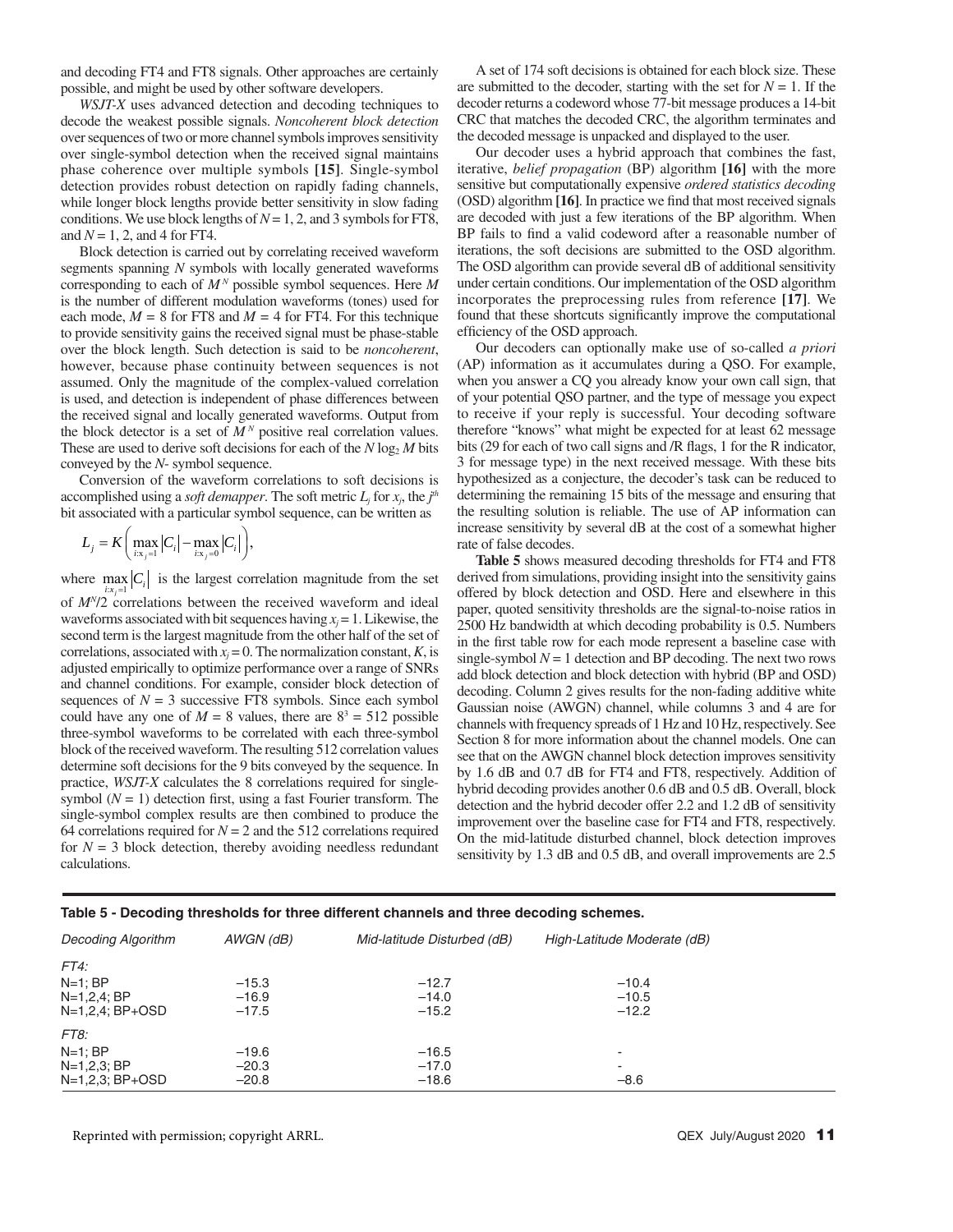and 2.1 dB. Doppler spread on the high-latitude disturbed channel exceeds the FT8 tone spacing, and FT8 fails to achieve a 50% decode probability at any SNR using only the baseline decoding scheme. With its larger tone spacing FT4 outperforms FT8 on this channel. Block detection does not offer significant improvement in this case — only 0.1 dB for FT4 — because coherence time on this rapidly fading channel is comparable to or smaller than the durations of the multi-symbol blocks.

After a signal is decoded we have the information necessary to regenerate the waveform that was actually transmitted. We use the regenerated signal as a reference to derive the time-varying, complex gain function that describes the effect of the propagation channel. Denote the real received audio signal by  $s(t)$  and define a complex reference signal by

$$
r(t) = A(t) e^{j(2\pi f_0 t + \phi(t))},
$$

where  $f_0$  is the estimated audio frequency of the decoded signal and  $A(t)$  and  $\phi(t)$  are the amplitude and phase of the transmitted waveform. The time-varying complex channel gain function, *g*(*t*), is obtained via:

$$
g(t) = LPF\Big[ s(t) r^*(t) \Big],
$$

where *LPF*[ ] represents a low-pass filter and \* represents the complex conjugate. The low-pass filter cutoff is optimized for best performance with real signals received under a range of different propagation conditions. The estimated channel gain function is applied to the ideal reference signal to reconstruct a nearly noiseless version of the received signal's waveform, including channelinduced amplitude fading and phase variation. The reconstructed signal is then subtracted from the received data, i.e.

$$
s'(t) = s(t) - 2\Re\left[g(t)r(t)\right]
$$

where  $\mathfrak{R}$   $\left[ \right]$  takes the real part of its argument, and *s'(t)* is the audio waveform after subtracting the decoded signal. This subtraction process can uncover weaker signals that occupy the same frequency slot as the subtracted strong signal. The weaker signals can often be decoded on a second decoding pass, after all signals decoded in the first pass have been subtracted.

*WSJT-X* analyzes an audio waveform that may contain many signals in the received passband. A decoding pass starts by identifying all likely signals, or *candidates*, using spectral analysis. Then, for each candidate in succession, our procedure is to (1) *synchronize*, estimating the frequency offset from the upper-sideband dial frequency and the time offset with respect to the computer's system

# **Acronyms and abbreviations used in text.**

| ΑP                | a priori, as in AP decoding             |
|-------------------|-----------------------------------------|
| <b>AWGN</b>       | additive white Gaussian noise           |
| ВP                | belief propagation                      |
| <b>CPFSK</b>      | continuous-phase frequency-shift keying |
| CRC               | cyclic redundancy check                 |
| <b>FEC</b>        | forward error correction                |
| <b>GFSK</b>       | Gaussian frequency-shift keying         |
| GPL <sub>v3</sub> | General Public License, version 3       |
| ISI               | inter-symbol interference               |
| ITU               | International Telecommunication Union   |
| <b>LDPC</b>       | low-density parity check code           |
| MinGW             | Minimalist GNU for Windows              |
| OSD               | ordered statistics decoding             |
| <b>SNR</b>        | signal-to-noise ratio                   |
| UI                | user interface                          |

clock; (2) determine soft decisions for each of three block lengths and attempt to decode each one using either BP alone or BP+OSD; (3) if the decode is successful, subtract the signal. If at least one signal is decoded and subtracted in the first decoding pass, the remaining audio waveform is re-analyzed. New candidates are identified and steps 1 through 3 are carried out for each one. If at least one new signal is decoded and subtracted in the second pass, a third pass will sometimes yield decodes missed in the first two passes. Multi-pass decoding has proven very effective: the approach is often able to decode two or three signals at the same or nearly the same frequency.

# **7. Message Sequencing**

A basic QSO between K1JT and K9AN might consist of the following messages:

| Tx6: CO K1JT FN20      |                     |  |
|------------------------|---------------------|--|
|                        | Tx1: K1JT K9AN EN50 |  |
| $Tx2:$ K9AN K1JT $-10$ |                     |  |
|                        | Tx3: K1JT K9AN R-12 |  |
| Tx4: K9AN K1JT RRR     |                     |  |
|                        | Tx5: K1JT K9AN 73   |  |

Here the Txn: labels are those used to identify message entry fields on the *WSJT-X* user interface. In this model QSO evennumbered messages are sent by K1JT, odd-numbered messages (those displaced to the right) by K9AN. Note that all messages bear the transmitting station's call sign, and all but the CQ are explicitly directed to a particular QSO partner. Most QSOs follow the sequence shown, or a closely related one depending on context, propagation, and interference conditions. In normal usage, failure to decode a response from a QSO partner implies repetition of the previous transmission.

Traditionally, operators have clicked buttons on the user interface (UI) of *WSJT-X* **[1, 2, 19]** and its predecessor *WSJT* **[4-11]** to trigger transmission of the next message in a sequence similar to that shown above. Protocols with one-minute T/R sequences leave about 10 seconds between decoding and start of the next transmission, so there is plenty of time to decide upon and activate one's next transmission. However, the shorter sequences of FT8 and FT4 require much quicker responses, effectively requiring moderate amounts of automation built into the software.

If a UI checkbox labeled **Auto Seq** has been ticked, the software parses decoded messages to decide whether a valid response for the standard QSO sequence has been received, directed to "mycall". If so, the next message in the sequence is queued and transmitted; if not, the previous transmission is repeated. This sequence of events proceeds until a QSO is completed or abandoned by user action. With a few optional exceptions ("Fox" operation in FT8 DXpedition mode, and contest operation), user action is also required to verify QSO details and submit them for logging. In any event, by design *WSJT-X* requires that every QSO must be initiated by a human operator. We do not like the idea of fully robotic operation with modes like FT4 and FT8, and the *WSJT-X* software prevents it.

These moderate levels of automation involve considerably more logic in the software, essentially duplicating the thought processes of an attentive user progressing through a valid QSO. In typical operation on a busy HF or VHF band, dozens of valid FT4 or FT8 messages may be decoded in a single receiving sequence. The receiving software must analyze all of these, determine whether any is a valid reply in the expected sequence for a QSO already underway, and take appropriate action. **Figure 5** provides a high-level summary of the six major states of the *WSJT-X* auto-sequencing behavior. On program startup, and when **Halt Tx** is clicked, the logical *state machine* is put into the Calling state. Subsequent stages of a standard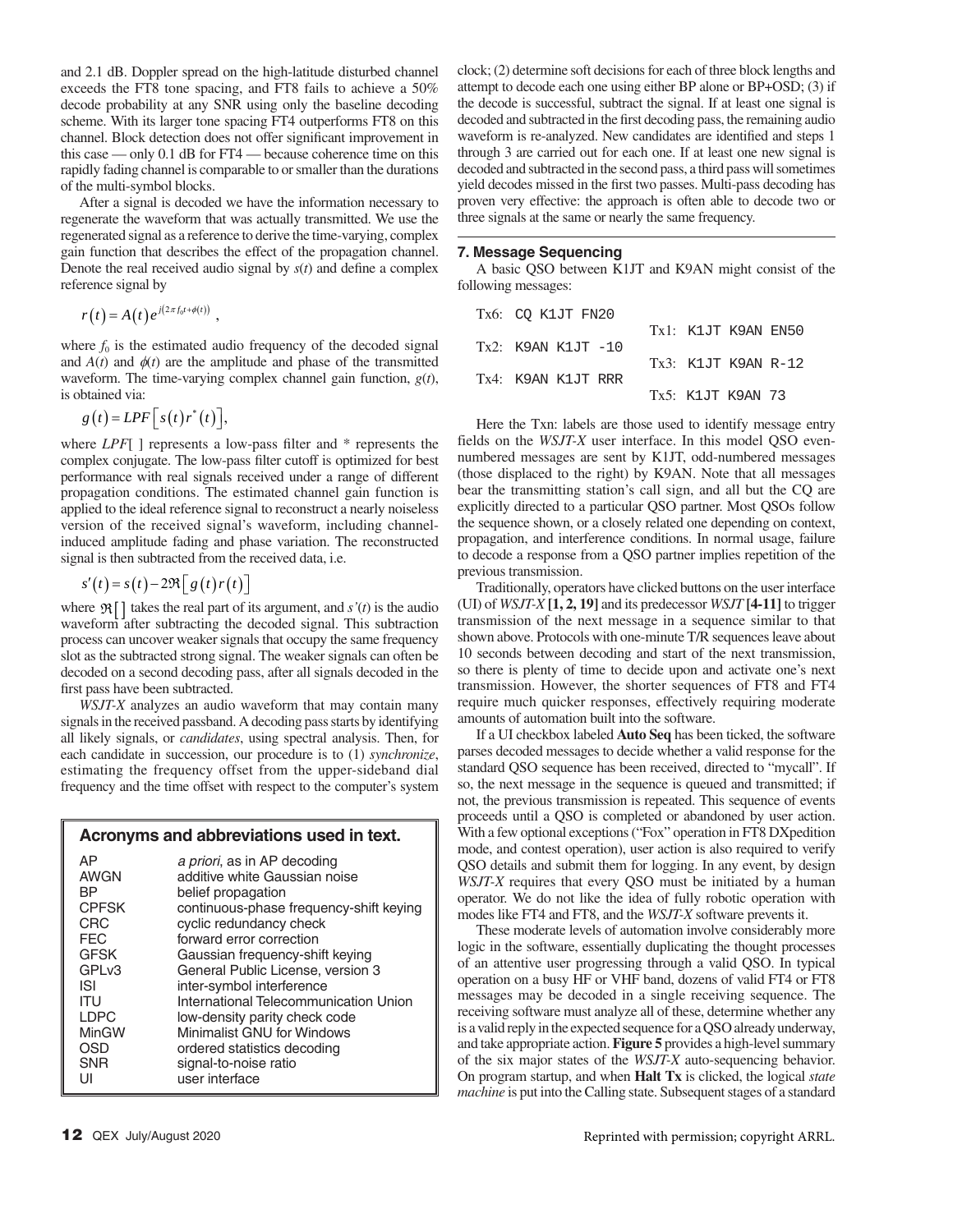QSO pass through the Replying, Report, Roger\_Report, Rogers, and Signoff states while proceeding through the sequence of transmitted and received messages illustrated at the start of this section.

Each major state has its own internal logic that determines what action will be taken when specified types of messages are received. An idealized and abbreviated representation of this logic for the Calling state is presented in **Figure 6**. Here and in **Figure 5** we have used Unified Modeling Language notation [18], which should be mostly self-explanatory. For example, the text

 $[message == Tx1] / Tx message = Tx2$ 

attached to a state transition line has the form "trigger [guard condition] / action," so this is a transition that happens automatically without any triggering event, but only if the just parsed message has the standard Tx1 format. In this case the transition has a side effect of setting the next message queued for transmission as the generated Tx2 message.

The user interface provides options for configuring various details of the auto-sequencing behavior; please consult the *WSJT-X 2.1 User Guide* **[19]** for further details.



**Figure 5 — Top-level state diagram for standard message sequencing in WSJT-X.**



**Figure 6 — Example detailed state chart for the high-level "Calling" state shown in Figure 5.**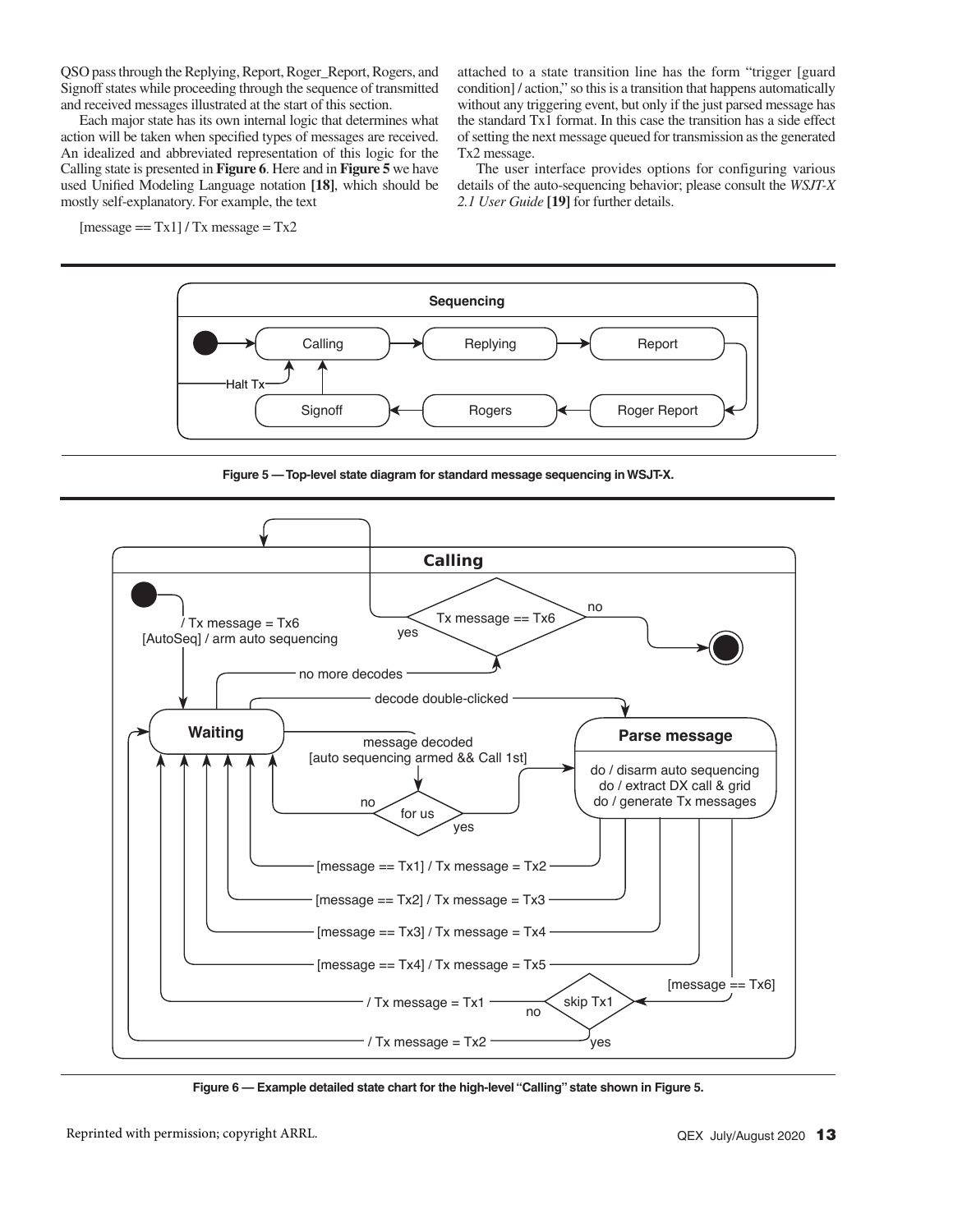#### **8. Performance Measurements**

While designing FT4 and FT8 we used channel simulations based on the approach recommended by the ITU **[12]** to assess the performance that could be achieved under real-world conditions. The channel model assumes two independently fading paths with equal mean attenuation and equal frequency spreads. A channel is defined by its frequency spread and differential path delay. Reference [12] specifies frequency spread and path delay parameters for quiet, moderately disturbed, and highly disturbed conditions in low-latitude, mid-latitude, and high-latitude terrestrial regions. The ITU channels referenced in this paper have differential path delays that are small compared to FT4 and FT8 symbol durations, so this parameter has little effect on performance. The size of a channel's frequency spread relative to the tone spacing of the mode is the most important factor determining the extent of performance degradation.

**Figure 7** compares FT4 and FT8 performance obtained using *WSJT-X* version 2.1 to decode simulated FT4 and FT8 waveforms under non-fading additive white noise (AWGN) conditions, and on *mid-latitude disturbed* and *high-latitude moderately disturbed* channels. **Table 6** lists the channel parameters and the decoding threshold for these channels along with the *mid-latitude quiet* and *mid-latitude moderate* channels. FT8 maintains about 3 dB sensitivity advantage over FT4 on AWGN and mid-latitude channels where frequency spread is smaller than the tone spacing for both modes. Frequency spread on the high-latitude channel is larger than the FT8 tone spacing and smaller than FT4's tone spacing, which explains why FT4 performs best in that case.

**Table 6** includes decoding thresholds obtained when the maximum possible amount of AP information is available. Maximum AP information provides about 2 dB of additional sensitivity on less disturbed channels and increasing improvement as frequency spread increases. On the most disturbed channel, large improvements of about 5 dB and 10 dB are obtained for FT4 and FT8, respectively. The trend is similar for scenarios where less AP information is available.

**Figure 8** provides a detailed look at how using AP information can improve sensitivity as a QSO progresses. The *mid-latitude disturbed* channel was used for this set of simulations. The curve labeled "no AP" is the same as the curve labeled "FT8 Mid disturbed" **Figure 7**. The curve labeled "caller" shows sensitivity to responses to a CQ, or any other message directed to "mycall". The curve labeled "report" indicates sensitivity to messages directed to "mycall", originating from the known call sign of a OSO partner. This curve represents the sensitivity to a report or roger-report message during a QSO. Finally, the curve labeled "RRR/RR73/73" represents sensitivity to an RRR, RR73, or 73 message from a QSO partner, at the end of a QSO.

**Figure 8** shows a modest sensitivity improvement to a caller when only "mycall" is used as AP information. The advantages of such AP information become more significant when the caller fails to start transmitting at the nominal start time, 0.5 s after the



**Figure 7 — Measured decoding probability as a function of SNR for FT8 and FT4, based on simulations for three propagation channels: additive white Gaussian noise (AWGN), and the ITU standards for mid-latitude disturbed and high-latitude moderate conditions. No AP information was used for these sensitivity measurements.**

**Table 6 - FT4 and FT8 decoding thresholds measured using simulations. In all cases, the decoder used block detection and (BP+OSD). For each channel and mode, two decoding thresholds are given. "No AP" is the threshold when no a priori information is available, and "max. AP" is the decoding threshold with the maximum amount of a priori information, at the end of a QSO when receiving RRR, 73, or RR73 from a QSO partner.**

| Channel                | Frequency<br>Spread (Hz) | Diff. Path<br>Delay (ms) | FT4 Decoding<br>Threshold (dB),<br>no AP | FT4 Decoding<br>Threshold (dB),<br>max. AP | FT8 Decoding<br>Threshold (dB),<br>no AP | FT8 Decoding<br>Threshold (dB),<br>max. AP |
|------------------------|--------------------------|--------------------------|------------------------------------------|--------------------------------------------|------------------------------------------|--------------------------------------------|
| <b>AWGN</b>            | 0.0                      | 0.0                      | $-17.5$                                  | $-19.5$                                    | $-20.8$                                  | $-22.7$                                    |
| Mid-latitude quiet     | 0.1                      | 0.5                      | $-17.4$                                  | $-19.4$                                    | $-20.0$                                  | $-22.4$                                    |
| Mid-latitude moderate  | 0.5                      | 1.0                      | $-15.8$                                  | $-18.6$                                    | $-18.8$                                  | $-22.1$                                    |
| Mid-latitude disturbed | 1.0                      | 2.0                      | $-15.2$                                  | $-18.4$                                    | $-18.6$                                  | $-22.1$                                    |
| High-latitude moderate | 10.0                     | 3.0                      | $-12.2$                                  | $-17.4$                                    | $-8.6$                                   | $-18.9$                                    |

Reprinted with permission; copyright ARRL.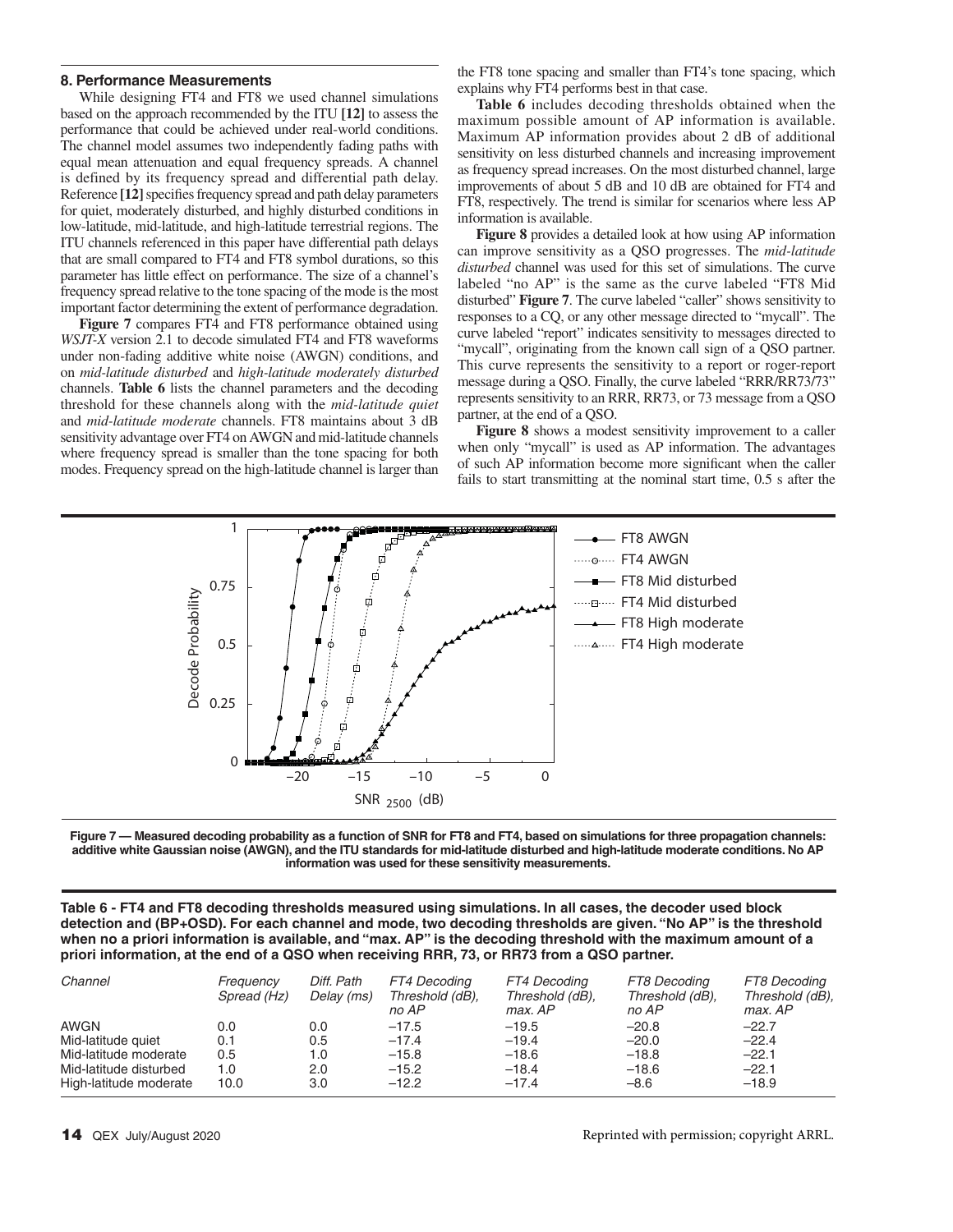beginning of a transmit interval. In such cases, *WSJT-X* will skip the missed part of the transmission and start sending a correctly synchronized message for the remainder. Those receiving such a truncated message will collect only a fraction of the message symbols. A common scenario for this occurrence is "late" responses to a CQ. For example, suppose that G4WJS calls CQ. He knows that responses to his call will be addressed to G4WJS. The "no AP" curve in **Figure 9** shows that without the use of AP information, responses from callers who start transmitting more than 5 seconds after the beginning of a Tx interval will not be decoded. The curve labeled "AP mycall" shows decoding probability as a function of start time when the decoder specifically looks for responses directed to G4WJS. In this case transmissions that were started up to 8 seconds late are likely to be decoded successfully.



**Figure 8 — Decode probability for FT8 on the mid-latitude disturbed channel using different amounts of a priori (AP) information. See text for details.**



**Figure 9 — Decode probability for FT8 when the transmitting station starts transmitting after the beginning of a 15 s interval. The simulation was performed for the mid-latitude moderately disturbed channel, at SNR = –10 dB. The kink in the "AP mycall" curve at 6.5 s arises because missing symbols from the Costas array in the middle of the FT8 transmission have little effect on decoding probability.**

# **9. Concluding Remarks and Software License**

This paper and the online resources found in reference **[14]** provide complete descriptions of the FT4 and FT8 protocols. In the spirit of open sharing, and to encourage other software developers who might use some of our ideas, we place this description in the public domain with the following restrictions:

- Other software implementers may use the names "FT4" and "FT8" only if they adhere to our protocol definitions for source encoding, error-correction coding, and modulation format.
- Robotic or unattended QSOs must be explicitly disallowed.
- *Multi-streaming* with waveforms and message content similar to those used in FT8 DXpedition Mode is permissible only within the guidelines specified in the *WSJT-X 2.1 User Guide* **[19]**.
- Presently unassigned message types (see **Table 1**) are reserved for future expansion and must not be assigned without our permission.
- Any implementation of these or similar protocols that allows robotic, unattended, or non-conforming multi-streaming operation shall not use the names "FT4" or "FT8" and must be made incompatible by some means, such as using different Costas arrays for synchronization.

With the exception of code contained in reference **[14]**, source code for our implementations of FT4, FT8, and MSK144 is *not* in the public domain. Rather, all code in *WSJT-X* is copyrighted and licensed under the terms of Version 3 of the GNU General Public License (GPLv3), reference **[20]**. Very briefly stated, GPLv3 guarantees end users the freedom to run, study, and modify the software, so long as the same licensing terms are extended to any new software derived from or dependent upon our source code.

We welcome any independent software implementations of FT4 and FT8, so long as they either (1) adhere to all requirements mentioned above, or (2) make no use of our source code beyond the public-domain resources mentioned above. We hope and trust that many of the innovations pioneered in *WSJT-X* and its predecessors will outlive its present developers — and will continue to advance the art of weak-signal communication by Amateur Radio for many years to come.

# **Appendix A. Source Encoding Details**

Section 2 of this paper is a summary of how the FT4, FT8, and MSK144 protocols pioneered in *WSJT-X* compress and convey call signs, Maidenhead locators, signal reports, and certain other information in a very efficient way. **Tables 1 and 2** outline the basic source-encoding framework, with each message payload comprising a sequence of fixed-length bit fields. This Appendix completes the details needed to fully define mappings from human-readable message fragments to relevant fields in the fixed-size 77-bit message payload. For the convenience of others who might wish to implement the FT4 or FT8 protocols, some essential algorithmic parts of the definitions are presented in simple, very short Fortran programs whose source code we have placed in the public domain **[14]**.

As first steps we shall define the way standard call signs and 4-character Maidenhead locators are encoded into fields of just 28 and 15 bits, respectively. As described in the *WSJT-X 2.1 User Guide* **[19]**, a standard amateur call sign consists of a one- or twocharacter prefix, at least one of which must be a letter, followed by a decimal digit and a suffix of up to three letters. Within these rules, the number of possible call signs is equal to  $37\times36\times10\times27\times27\times27$  =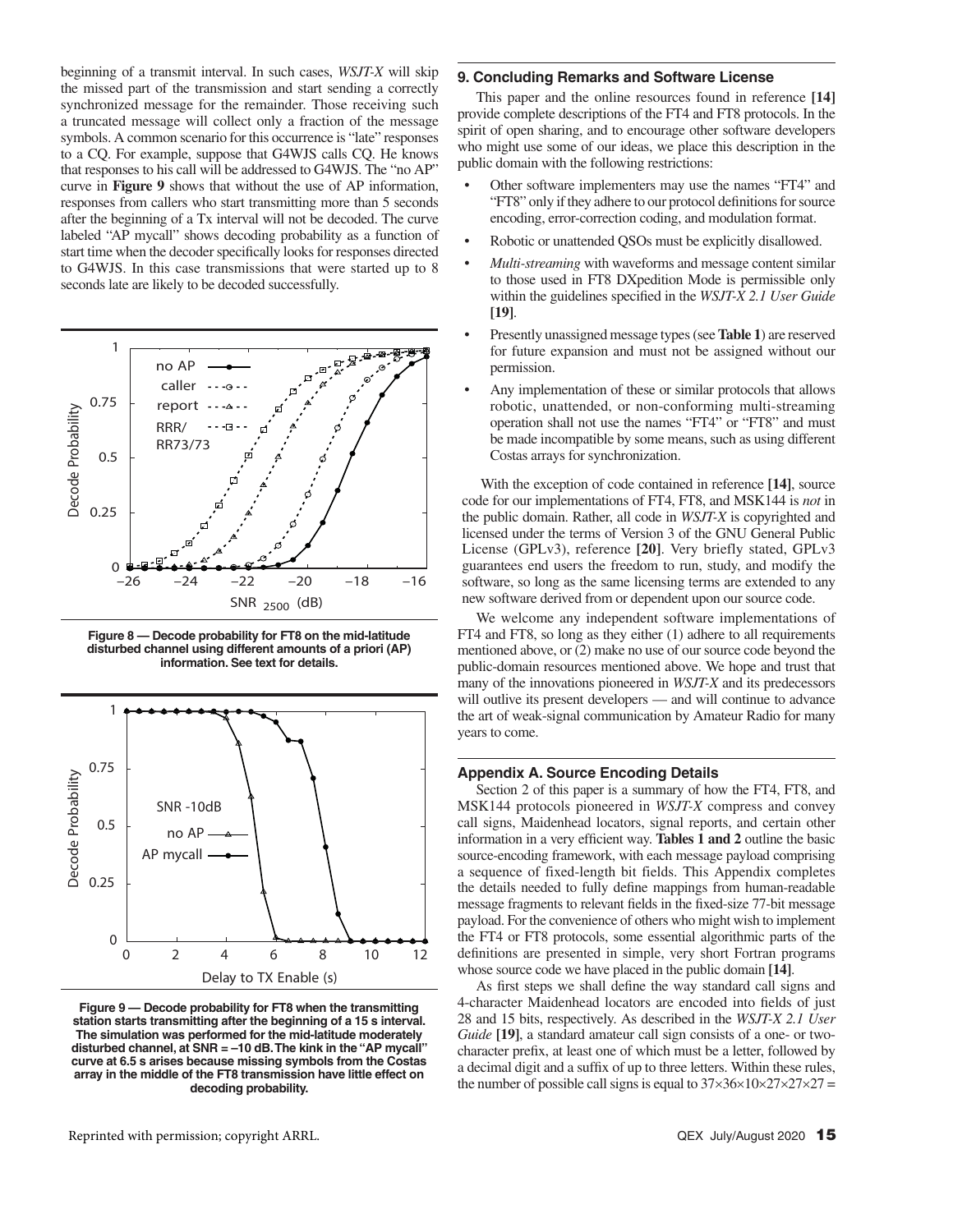$262,177,560$ . (The numbers 27 and 37 arise because in the first and last three positions a character may be absent, or a letter, or perhaps a digit.) Since  $2^{28} = 268,435,456$  is a larger number, 28 bits are enough to encode any standard call sign uniquely, while leaving 6,257,896 values available for conveying other types of information. A few of these excess values are assigned to special message components such as DE, QRZ, and CQ (optionally with a modifier). A further  $2^{22} =$ 4,194,304 are used to convey 22-bit hash codes for call signs.

Similarly, there are  $180\times180 = 32,400$  four-digit Maidenhead grid locators. This number is less than  $2^{15} = 32,768$ , so a grid locator can be uniquely represented in 15 bits. Some of the 368 fifteen-bit values not needed for grid locators are used to convey numerical signal reports of the form  $\pm nn$  in the range -30 to +99 dB, or a blank, or one of the words RRR, RR73, or 73.

As a particular example, consider the bit allocations for message type 1, an essential part of almost all FT4 and FT8 QSOs. These basic messages usually contain two 28-bit call signs, an optional acknowledgment R, and a four-character locator, signal report, RRR, RR73, or 73. Table 1 shows that this message type consists of fields with the tags c28, r1, c28, r1, R1, g15, and i3. The r1 fields are normally 0; the value 1 implies a  $/R$  call sign suffix to indicate "rover" status in a North American VHF contest. The R1 field conveys the absence  $(0)$  or presence  $(1)$  of an acknowledgment R before the locator or signal report conveyed by  $g15$ . In the final 77-bit information payload, bit fields are assembled in the left-toright order specified in **Table 1**, followed by n3 (if used; currently used only in type 0) and i3.

We now turn to concise descriptions of the algorithms mapping human-readable message fragments to the tagged bit fields with names listed in **Table 2**. For this purpose the public-domain Fortran programs contained in reference **[14]** are essential. To get started, download the compressed tarfile ft4\_ft8\_protocols.tgz from the **www.arrl.org/QEXfiles** web page, unpack it into a suitable directory and follow simple instructions for your operating system (Windows, Linux, or macOS) at the top of file Makefile. These steps will build executables for the seven programs gen\_crc14, free text to f71, grid4 to g15, grid6 to g25, hashcodes, nonstd to c58, and std call to c28 whose purposes are explained below.

In alphabetical order, concise definitions for the tagged bit fields listed in **Table 2** are as follows:

- **c1:** Used only in message type 4. Normally 0; value 1 denotes a message consisting of CQ and a nonstandard call sign, for example CO PJ4/K1ABC.
- **c28:** Used to convey a standard call sign or one of the special message words CQ, DE, or QRZ, or a 22-bit call sign hash code. CO may be followed by a modifier with three decimal digits or one to four letters. Each possible message fragment with CQ, DE, or QRZ is mapped to a specific integer value of  $c28$ , as indicated in **Table 7**. Call sign values are computed using the algorithm illustrated by program std\_call\_to\_ c28, and hash codes by program hashcodes.
- **c58:** Used to encode nonstandard call signs up to 11 characters, using the algorithm illustrated by program nonstd\_to\_c58.
- **f71:** Conveys arbitrary free text with up to 13 characters selected from the list 0123456789ABCDEFGHIJKLMNOPQRSTUVWXYZ+-./? plus the blank character. The encoding algorithm is illustrated by program free\_text\_to\_f71.

**g15:** Encodes a 4-character Maidenhead locator, signal report, RRR, RR73, 73, or a blank message word, using the algorithm in program grid4 to q15. **g25:** Encodes a 6-character Maidenhead locator using the algorithm in program grid6\_to\_g25.

**h10, h12, Call sign hash codes of length 10, 12, or 22 bits. The <b>h22**: hashing algorithm is defined in program hashcodes hashing algorithm is defined in program hashcodes. **k3:** ARRL Field Day Class A-F, encoded as integer values  $0 - 5$ . **n4:** In message type 0.3, maximum number of simultaneously transmitted signals minus 1. In message type 0.4, maximum number of simultaneously transmitted signals minus 17. **p1:** Absence (0) or presence (1) of call sign suffix /P. **r1:** Absence (0) or presence (1) of call sign suffix /R. **r2:** Value 0 encodes a blank message word; values  $1 - 3$  encode RRR, RR73, or 73. **r3:** Values  $0 - 7$  encode a signal report displayed as 52, 53, … 59 (message type 0.3) or 529, 539, … 599 (type 3). **R1:** Absence (0) or presence (1) of acknowledgment R before grid or report. **r5:** Values 0 – 31 convey signal reports –30,  $-28$ ,  $\ldots$  +32 dB (even numbers only). **s11:** Serial number, range  $0 - 2047$ . **s13:** Values  $0 - 7999$  convey a serial number; values 8001 – 8065 encode the abbreviations for US states and Canadian provinces by means of lookup table states\_provinces.txt included in reference **[14]**. **S7:** Values 0 – 83 encode abbreviations for the ARRL/ RAC section names by means of lookup table  $\arctan 1$ rac\_sections.txt included in reference **[14]**. **t1:** Absence (0) or presence (1) of TU; at the start of a type 3 message. **t71:** Telemetry data, up to 18 hexadecimal digits or 71 bits maximum. With 18 digits, the first digit must fall in the range  $0 - 7$ .

We note here that for FT4 only, in order to avoid transmitting a long string of zeros when sending CQ messages, the assembled 77-bit message is bitwise exclusive-OR'ed with the following pseudorandom sequence before computing the CRC and FEC parity bits:

0100101001011110100010 0110110100101100001000 1010011110010101010110 11111000101

The receiving software applies this exclusive-OR procedure a second time, to restore the original 77-bit message.

# **Table 7 - Summary of mappings between message**  fragments and numerical values of the bit field  $c28$ .

| Message fragment    | c28 as decimal integer     |
|---------------------|----------------------------|
| DF                  | 0                          |
| <b>QRZ</b>          |                            |
| CQ                  | 2                          |
| CQ 000 - CQ 999     | 3 to 1002                  |
| CQ A - CQ Z         | 1004 to 1029               |
| CO AA - CO ZZ       | 1031 to 1731               |
| CO AAA - CO ZZZ     | 1760 to 20685              |
| CO AAAA - CO ZZZZ   | 21443 to 532443            |
| 22-bit hash codes   | 2063592 + (0 to 4194303)   |
| Standard call signs | 6257896 + (0 to 268435455) |